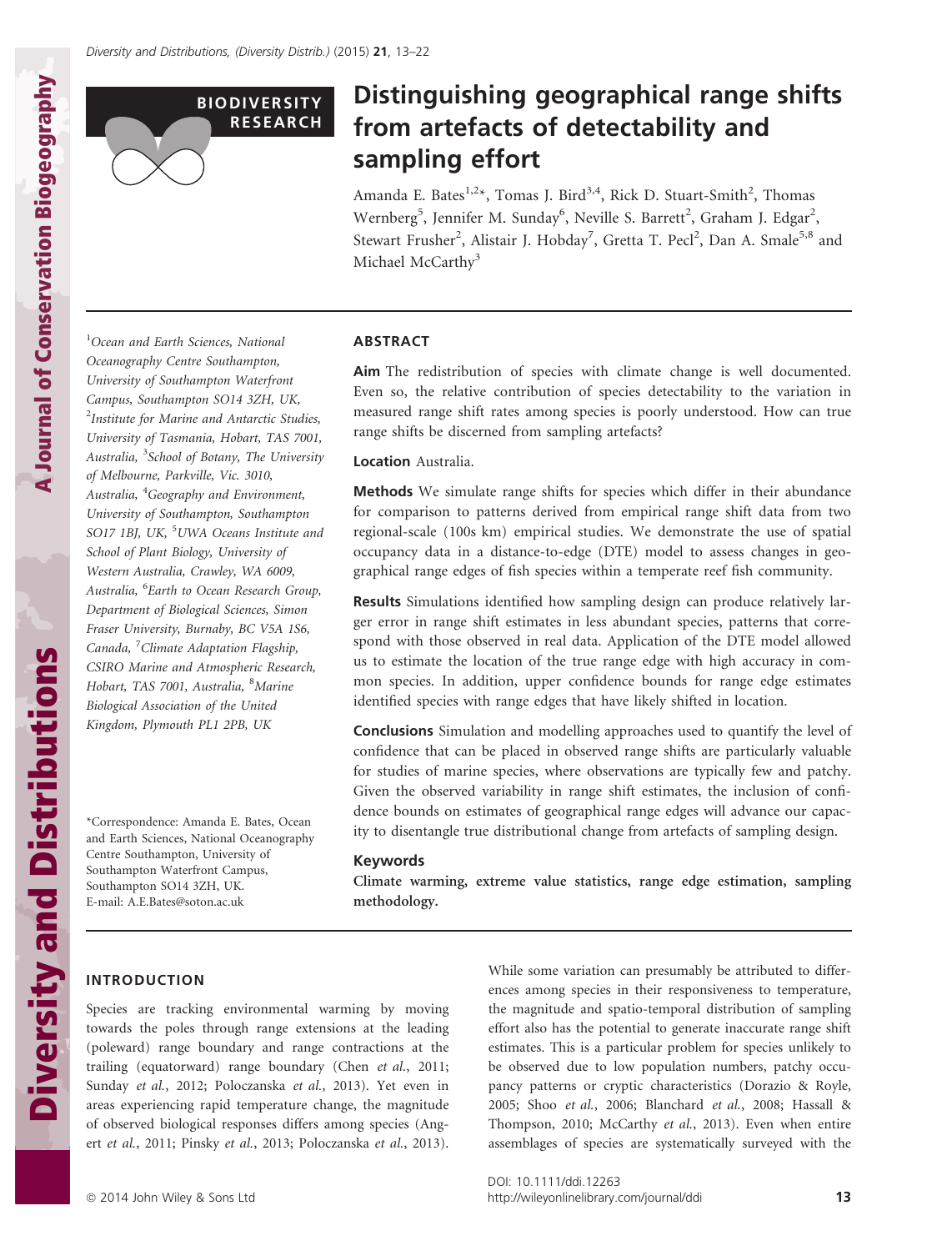same effort, error in observed range shifts can be expected due to the occupancy patterns and traits of different species.

Difficulties in measuring species distribution patterns are well known and have been acknowledged in the context of range shifts (reviewed in Tingley & Beissinger, 2009). In particular, the middle of species distribution ranges can be estimated with greater accuracy than range edges, especially for rarer species (Shoo et al., 2006; Hassall & Thompson, 2010; Pinsky et al., 2013). Yet range edges may be of particular interest (Sexton et al., 2009); for example, range extension into new regions and contraction from previously occupied areas lead to species gains and losses that have the potential to change community dynamics (reviewed in Bates et al., 2014). The processes that drive range extensions at the leading edge and contractions at the trailing edge also differ, so mechanistic understanding requires information specific to each edge type (Bates et al., 2014). At the limit of species geographical ranges, local densities are typically lowest, and therefore, detectability, the capacity to detect a species when it is present, is also expected to decline (McCarthy et al., 2013). It is therefore important to understand the type and quantity of error in estimates of range edges.

However, while biases due to variable species detectability have been acknowledged when interpreting observed range shift patterns, biases are generally not accounted for using statistical methods (Tingley & Beissinger, 2009; Brown et al., 2011; Tanadini & Schmidt, 2011; Monk, 2013). For instance, Hassall & Thompson (2010) have suggested that the position of the range edge can be estimated by fitting the gamma frequency distribution to latitudinal occurrence data, rather than the most extreme or averaged observed location of the range edge (e.g. mean of the 10 most extreme range records, as in Hickling et al., 2005; Thomas & Lennon, 1999). Alternatively, to increase the probability that observed range edge shifts represent true distributional change, Jones et al. (2010) suggest considering only shifts that are greater than a threshold distance, set for example by the upper 95th percentile of the distances among survey sites. However, both of these examples assume that all species are equally likely to be detected if present and do not provide a means for evaluating the level of confidence that can be placed in a particular range edge observation (Wintle et al., 2013). While quantifying species detectability using distance sampling and employing occupancy modelling techniques would allow for statistical characterization of the range edge, to our knowledge, this technique has only been attempted for butterflies (Isaac et al., 2011), a model taxonomic group for understanding climate-driven range shifts (Parmesan et al., 1999).

Evaluation of range shifts in the ocean, for pragmatic reasons, has generally ignored species detectability, indirectly assuming uniformly high detectability across species, despite the fact that detectability can vary markedly among similar species even when under rigorous sampling protocols (e.g. within reef fish assemblages, MacNeill et al., 2008). This is likely because approaches for quantifying species detectability require a level of replication that is often costly in marine environments, especially at regional scales.

Here, we first assess the extent to which sampling variability contributes to error in estimates of species range shifts for species with varying abundances. We use simulations to establish patterns in range shift estimates that relate to the probability of occupancy and sampling design. We illustrate the use of simulations to understand community-level patterns by providing two examples that demonstrate evidence of detection-related biases and variability in range shift estimates, as predicted by our simulations.

Second, we explore a new method for quantifying uncertainty in range edge estimates. We apply a time-to-extinction model, an optimal linear estimator tool (Solow, 2005), using spatial occurrence data for fishes with a known geographical range edge. Time-to-extinction models are based on the timing of observations leading up to the last sighting, and are commonly used in contexts related to palaeontology and conservation biology for declining processes which can be modelled with a Weibull distribution (as described in Roberts & Solow, 2003 and Solow, 2005). In the same way that the last sighting of an individual from a near-extinct species is unlikely to represent the very last individual of a population (except where the entire population is known), the most extreme location at which a species is observed is unlikely to represent its true range edge (although there may be exceptions, such as where known habitat barriers exist). Exchanging space for time therefore allows us to estimate the true location of the range edge and quantify the upper confidence bound for this estimate. We test the accuracy of this application using real data and introduce the term 'distanceto-edge' model (DTE).

#### METHODS

In the marine realm, species abundance is one of the more important determinants of both site occupancy (proportion of sites in which a species is present) and detectability (probability of detecting a species if it is present in a site; McCarthy et al., 2013). Abundance is also a convenient descriptor that varies by orders of magnitude within and between species, and can be assessed categorically (i.e. rare versus common) which means that bias or error related to abundance can be evaluated for diverse data. Our simulations characterize variation in leading and trailing range edge estimates due to abundance-related sampling error. However, any other process that would lead to a reduced probability of observing a species near the edge of its distribution, as described above, would result in similar patterns.

#### Simulations

As range edges were of interest, we simulated the tails of the species abundance distributions. While one or more peaks in abundance can be expected across the range of a species (McGill & Collins, 2003), the shape and number of peaks in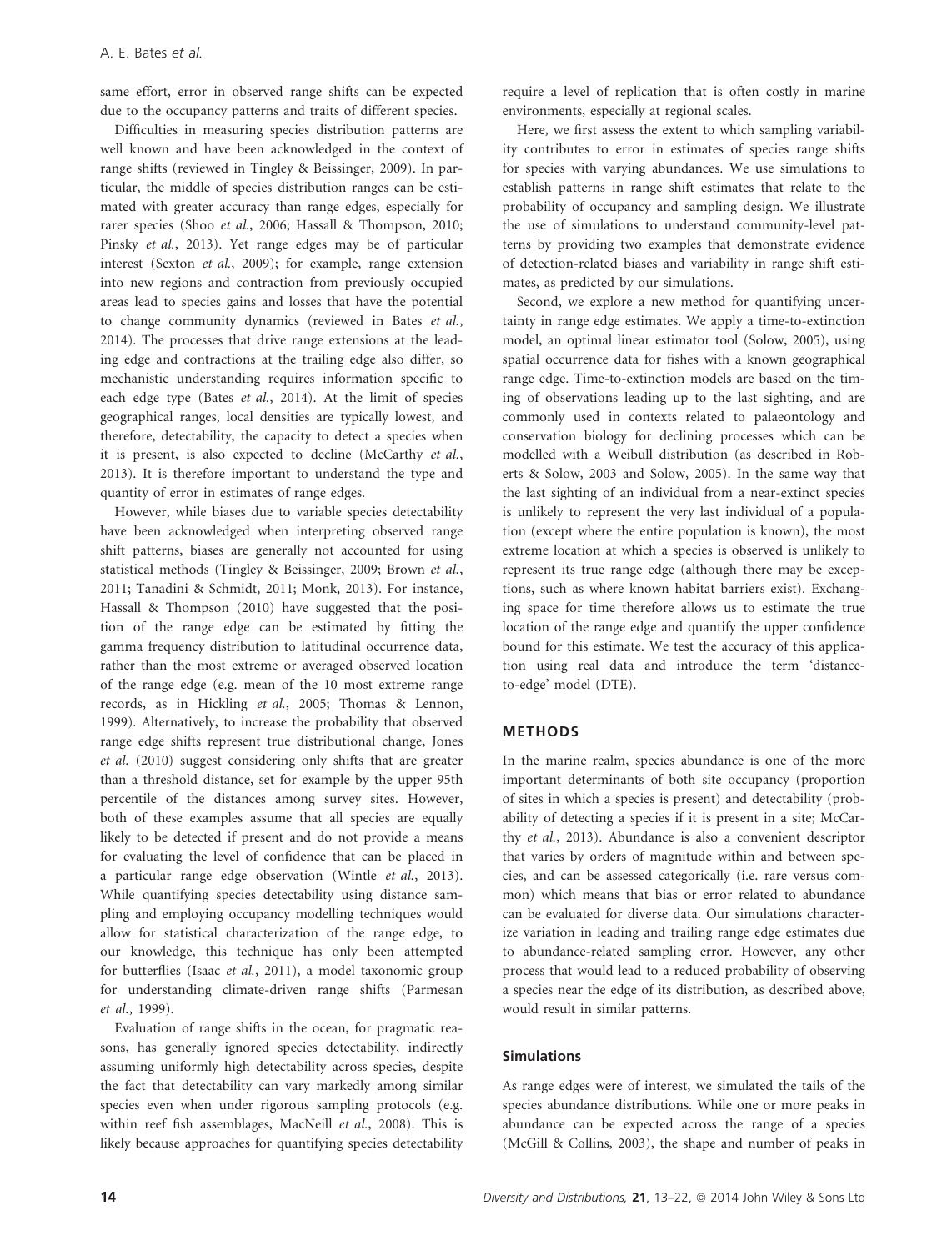the middle of a species range are irrelevant to the present analysis. We therefore simulated abundance distributions with a single peak and tails in which abundance was lower than in the peaks (McGill & Collins, 2003).

For simulations of sampling across a species latitudinal range, we created location-specific probabilities for observing a species given that it is present. To do so, we used R Development Core Team (2011) to first define a standard Gaussian function (although different distributions were tested and produced similar patterns) centred at an arbitrary latitude  $(+10^{\circ})$  and with a standard deviation of  $2^{\circ}$  latitude (increasing the standard deviation increases tail length). We multiplied the standard Gaussian function by abundance values of 1 to 500 with a step size of 0.01. This produced, for each level of abundance, a distributional curve representing a probability of occupancy (Fig. 1). Observed presence or absence of a species at each sampled position along this gradient could then be modelled as a Bernoulli trial, with the probability of successfully observing a species defined by the corresponding probability of occupancy specific to each sampling position. Those species occurring with an abundance of 50 or greater at any sampling position were assigned a probability of occupancy of 1. Within the distribution for each simulated species (which we defined as the centre of the Gaussian distribution with the tail length defined by the 2.5 and 97.5 quantiles), we set the minimum observation probability of 0.001 (Appendix S1 in Supporting Information). The probability of occupancy outside the simulated distribution was 0.

We designed two different scenarios (Appendix S1 provides our R code) where range change was simulated 1000 times for each abundance level. In the first scenario, characterization of a species latitudinal distribution was achieved by simulating a stratified sampling design with equivalent



Figure 1 Schematic diagram of a theoretical relationship between probability of occupancy and latitude at two time periods (historical = hatched, present = filled) for a species under three abundance levels (high: dark grey, medium: grey, low: light) across absolute latitude (to represent both the northern and Southern Hemispheres). A 'peak-and-tail' pattern is expected if range limits are set by environmental conditions (although this may include multiple peaks). More abundant species have a higher probability of occupancy and are more likely to be observed during sampling. The leading (poleward, high latitude) and trailing (equatorward, low latitude) range edges are predicted to shift towards the poles (black arrow) with increasing climate warming. This leads to an extension (positive shift in latitude or gain) at the leading edge and contraction (negative shift in latitude or loss) at the trailing boundary.

effort in time. Fifty positions (sampling effort  $= 50$ ) were sampled at odd intervals from 1 to 99 to represent a spatial gradient. We repeated the same design twice with no underlying change in distribution, to simulate stability in the range edge location between two sampling time periods. In the second scenario, we displaced the entire distribution for each abundance level by one degree of latitude polewards (Fig. 1). In this second scenario, we manipulated sampling effort in two ways to reflect known biases in a macroalgal data set (Wernberg et al., 2011, described below). First, we randomly excluded up to 10 sampling positions to achieve uneven effort among simulations and across the spatial gradient. Second, we introduced a historical sampling bias. To do so, we biased overall effort by an average of 2 samples by randomly adding  $-1$  to 3 for pre-shift (historical) sampling and  $-3$  to 1 for the post-shift (present) sampling for each simulation. Taken together, total effort for the pre-shift and post-shift sampling ranged from, respectively, 39–53 and 37–51.

In each range change simulation, the leading edge (for comparison to the fish data set, see below) and trailing edge (for comparison to the macroalgal data set, see below) were recorded, respectively, as the most extreme equatorward and poleward latitudes in which observations were recorded. Simulated range change was quantified as the difference in the pre-shift and post-shift range edge estimates returned for each simulation (Appendix S1).

# Comparison of simulated and observed community scenarios

We compared our simulation results with two data sets to determine whether the abundance-related patterns identified in our simulations were present at the community level in the marine environment. Our objective was to ascertain the utility of simulated range shift data for understanding what errors and biases may be present in real data sets.

The first data set was limited to southeast Australia (Tasmania) and comprised range shift responses in shallow reef fishes near their poleward geographical limit. Community data were collected using standardized protocols for underwater visual census methods in which local abundances were recorded for each species (Stuart-Smith et al., 2010). Sampling effort was even in 1994 and 2006, spanned from  $-43.58^{\circ}$ S to  $-39.21^{\circ}$ S ( $n = 108$  sites) (Stuart-Smith *et al.*, 2010). The relationship between the measured difference in leading range edge (measured as the most poleward latitude at which each species was recorded) in the two sampling intervals and their mean abundance was determined for 66 fish species.

The second data set comprised 45 seaweed species from the southwest Australian coastline where shifts in the trailing range edge were of interest (Wernberg et al., 2011). Latitudinal displacement was determined from ~1950 (pre-shift) to  $\sim$ 2000 (post-shift) on the basis of opportunistic collections in herbaria where sampling effort was episodic and varied among species (Wernberg et al., 2011). As this data set did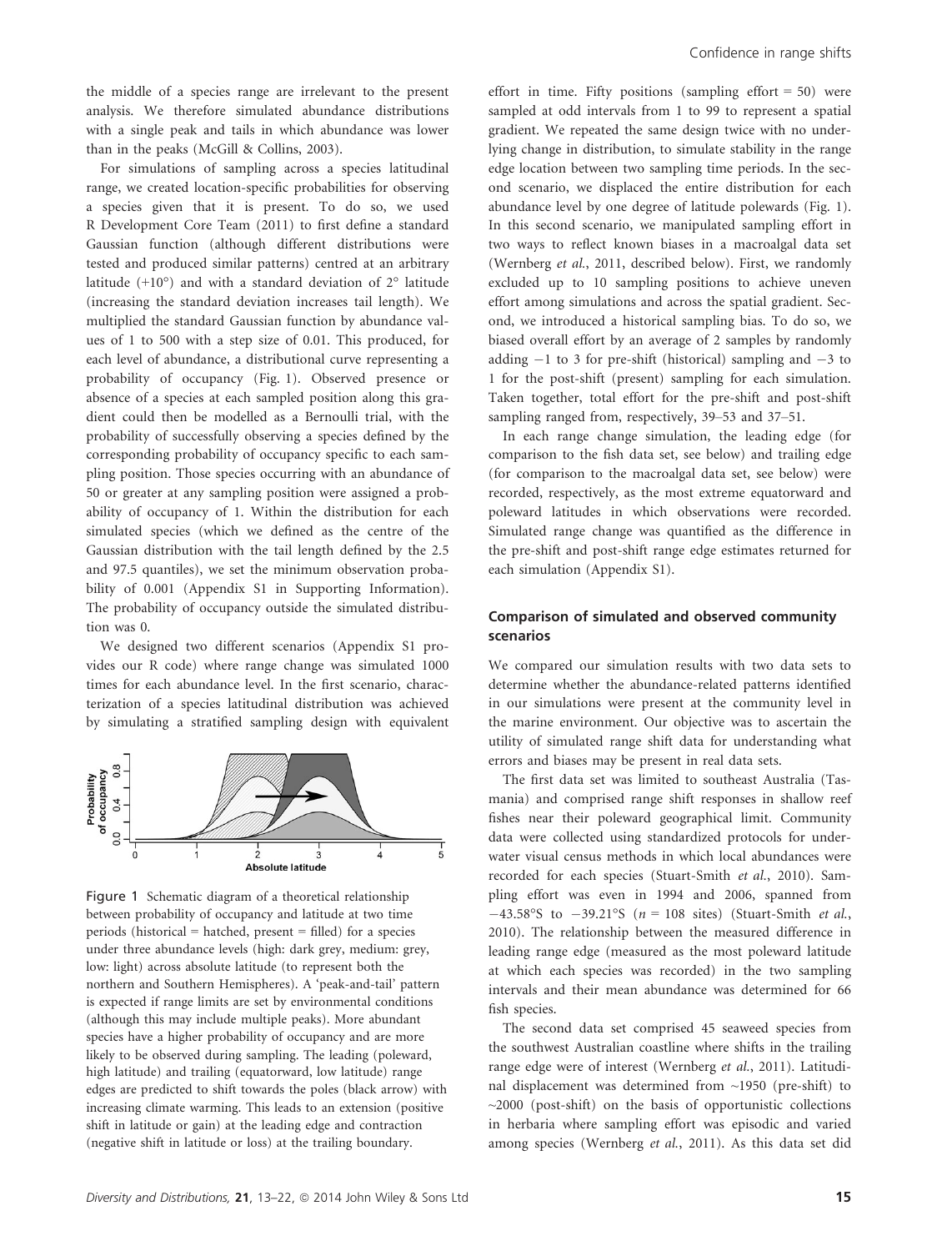not contain information on the abundance of the species, we asked experts to score each species on a qualitative scale of 1 to 5 with respect to their expected relative abundance across the region (see Appendix S2 in Supporting Information: pooled into low  $(1-2.5)$  and high  $(> 2.5)$  categories for presentation). Based on our simulation results, we expected that abundant species would be over-represented in the pool of species with adequate data to quantify a change in the range edge location (simply because species with a lower probability of occupancy are missed in surveys). We further tested for the influence of abundance on the magnitude of range shifts measured in macroalgae. We used a generalized linear model (link function = log) and included sampling effort (total sample size) and temporal sampling bias (log ratio of effort between the two sampling periods) as covariates. Sampling effort and bias are reported in Wernberg et al. (2011) and are known to influence range edge detection (Shoo et al., 2006).

#### Distance-to-edge (DTE) model of confidence in range edges

To provide an option for evaluating confidence in range edge change estimates, we explore the utility of an optimal linear estimator approach for estimating confidence in range edges that is dependent only on the shape of the tail of the range distribution. Based on the observation that the tails of many probability distributions generally match a Weibull distribution, we first assume that the same applies to the tails of species ranges. A similar assumption is made in the time-toextinction models described in full in Solow (2005) and made accessible as the R package "sExtinct" in Clements, 2012. Briefly, the time-to-extinction models use an optimal linear endpoint estimate based on the spacing of the H last sightings on record. Here we interpose spatial for temporal measures, to create what we call a distance-to-edge (DTE) model.

Rivadeneira et al. (2009) used simulations to evaluate several time-to-extinction models and found that the 'R&S' model, which does not assume even distribution of sampling effort (Roberts & Solow, 2003), was most conservative. Thus, we chose the R&S model to fit the last H observations of a species range (where H ranged from 4 to 9, depending on the total number of samples available) to a Weibull distribution (Roberts & Solow, 2003) to estimate the true range edge and 95% confidence intervals around that edge. In fitting this model, we also assume that occupancy is a linear function of habitat variables that change across space and that detectability (not occupancy) is uniform.

While other sources have described the temporal model, we provide an interpretation of the DTE model terms based on the equations presented in Solow (2005). First, let the  $S_1, \ldots, S_n$  represent the locations of observations of a particular species along a spatial gradient. The estimated distance from a species last observed location to its true range edge  $(S_E)$  is given by:

$$
S_E = \sum_{i=1}^H w_i S_{n-i+1}
$$

where  $S_n$  is the most distant observation (for example the southernmost range observation). Thus, the sequence,  $S_{n-H+1,\ldots}, S_n$ , represents the H most distant sightings, with H usually chosen to be between 4 and 9 (Rivadeneira et al., 2009; Clements, 2012). We do not need to know  $n$ , but assume that it is large. Vector  $w$  is used to weight the influence of the H observations according to how they are spaced, and is derived from the following:

$$
w = (k'\Lambda^{-1}k)^{-1}\Lambda^{-1}
$$

where  $\Lambda$  is a symmetric H by H matrix and k is a vector of H ones, and the notation  $k'$  indicates the transpose of matrix k. The elements of  $\Lambda$  are given by:

$$
\Lambda_{i,j} = \frac{\Gamma(2\hat{\nu} + i)\Gamma(\hat{\nu} + j)}{\Gamma(\hat{\nu} + i)\Gamma(j)}, j \leq i
$$

where  $\Gamma$  is the standard Gamma function and  $\hat{v}$  is an estimate of the shape parameter of the Weibull distribution, against which are fitted the last  $H$  sightings,

$$
\hat{v} = \frac{1}{H-1} \sum_{i=1}^{H-2} \log \frac{S_n - S_n - H + 1}{S_n - S_{i+1}}
$$

The upper 95% confidence interval of a species range edge is given by:

$$
S_{CiU} = S_n + \frac{S_n - S_n - H + 1}{1 - c(\alpha/2)}
$$

where  $(\alpha)$  is the significance level (here set to be 0.05 to allow for 95% confidence intervals) and the function

$$
c(\alpha/2) = \left[\frac{-\log(\alpha/2)}{H}\right]^{-\hat{\nu}}
$$

scales the confidence intervals according to how many observations are used.

Because we are interested in comparing change in the location of range edges between two time periods, we also need the lower 95% confidence interval for the estimated range edge, which is given by substituting  $c(1-\alpha/2)$  for  $c(\alpha/2)$ in the equation for  $S<sub>CiU</sub>$ 

$$
S_{CiL} = S_n + \frac{S_n - S_n - H + 1}{1 - c(1 - \alpha/2)}
$$

Calculating the lower bounds for range edges allows us to define a range shift as occurring with high confidence if the 95% confidence intervals for the two time periods do not overlap.

To parameterize the DTE model, occupancy was estimated as the number of sites in which a species was observed within 0.1° of latitude across Tasmania, quantified for 28 species that occurred in both sampling years and were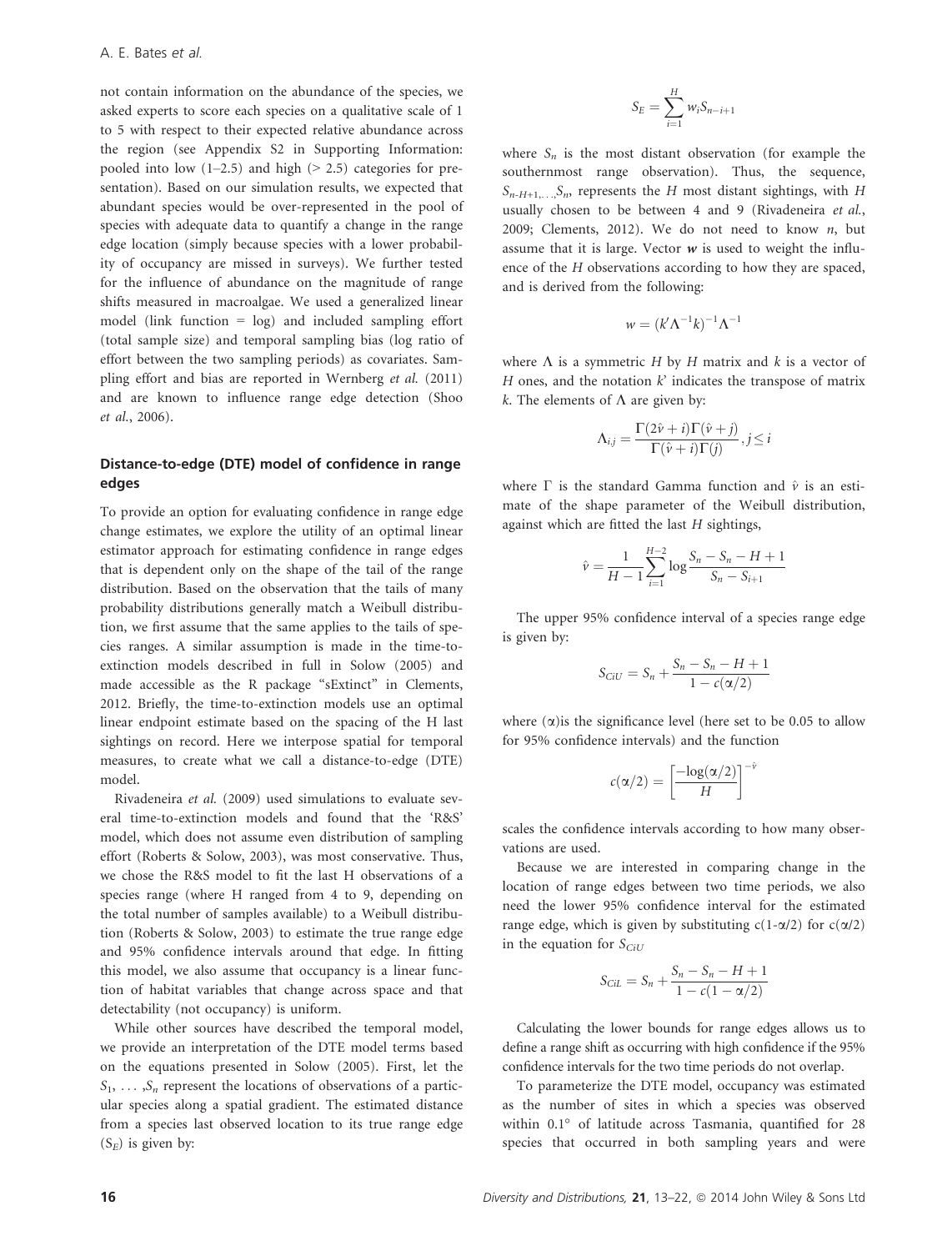present in at least four locations in each year. The reef fish data set offers the benefit of having a known geographical range limit for shallow marine species at the southern end of Australia (the continental margin).

#### RESULTS

#### Simulated range shifts

When simulations did not include a latitudinal displacement in the location of the range edge and sampling was evenly distributed across space and time, simulated estimates of change in the location of the range edges were markedly more variable in rare versus abundant species (Fig. 2a). Greater variability in estimates of range change for rarer species means that a greater proportion of false shifts (range extensions and contractions) are observed if a method such as defining a shift as being greater or less than arbitrary value, such as was used here ( $\pm$  0.45° of latitude), is selected (Fig. 2a).

Greater variability in estimates of range change at leading edges was also observed in the data set of reef fish abundance, where other sources of variability could conceivably swamp variation due to abundance-related sampling error.



Figure 2 Relationship between abundance, change in latitude and proportion false range extensions detected. (a) 5th and 95th quartiles (orange, left y-axis) of simulated estimates of change in the location of leading range edges (sampling effort and species distributions were held constant) for mean peak abundances of 1 to 500 steps of 0.01. Proportion of false range shifts (red line, right  $y$ -axis) > 0.45 $\degree$  (dotted black lines) in either the positive or negative direction of 1000 simulations at each abundance step. (b) Observed change in the latitude of the leading range edge for 66 fishes from Tasmania (blue, left y-axis). Results from the simulations in panel a are shown (grey bars and red line) for direct comparison to the field data.

The magnitude and direction of range change spanned from 4 to  $-4^{\circ}$  latitude for species with a peak mean abundance of less than three individuals per site, while estimates for species that were more abundant converged on zero. This finding supports the hypothesis that assessments for less abundant species are inaccurate and that large range shifts in both directions will be observed in species that are less abundant due to sampling variability alone (Fig. 2). In fact, observed range changes in the fish data set fell within the 5th and 95th quartiles of simulated range change estimates (Fig. 2b).

When we modelled the sampling process with uneven effort among simulations and with greater historical effort, we observed greater overall variability in range change estimates (compare Fig. 2a to Fig. 3a). As we displaced the latitudinal distribution by 1° polewards, we calculated, for each level of abundance, the proportion of true range shifts detected (number of range change estimates with an absolute value of  $> 0.45^{\circ}$  divided by the number of range change estimates returned of 1000 simulations). Under our simulation parameters (Appendix S1), we found that the proportion of true range shifts detected increased with abundance (Fig. 3b). Similarly, in the macroalgal data set, contractions at the trailing range edge  $> 0.45^{\circ}$  were also less evident in species with relatively low abundance (Fig. 3b). However, the magnitude of range contractions was not significantly related to qualitative abundance (generalized linear model  $P > 0.1$ Table 1) when methodological covariates that influence detection of true range shifts were included in the model (overall sampling effort and change in sampling effort between the two sampling time intervals).

Our simulations further revealed that a larger proportion of rarer species go unobserved in surveys due to the stochastic nature of the sampling (Fig. 3c). For instance, in 1000 simulations of range edge locations in two time periods for a species with a mean abundance of one, observations in both sampling intervals were detected in only 73 simulations. Similarly, in the macroalgal range shift data set, the proportion of species scored with low abundance was 0.2 (Fig. 3c)

#### Distance-to-edge (DTE) model of confidence in range edges

In applying the DTE model to the reef fish data, confidence intervals of leading range edge estimates from 2006 and 1994 substantially overlapped for most species (Fig. 4a). There was thus little evidence for change in the leading range limits of the Australian fishes observed during the study period, with the exception of three species. A range edge extension (south) in one species (Enoplosus armatus) and contractions (north) in two species (Atypichthys strigatus and Upeneichthys vlamingii) were supported by non-overlapping confidence intervals. For those species observed at only a few sites (i.e. presence at 3 to 5 sites in each of the two years), the location of estimated range edges was farther south of the last observed presence and the confidence limits were wider in comparison with species with higher occupancy (compare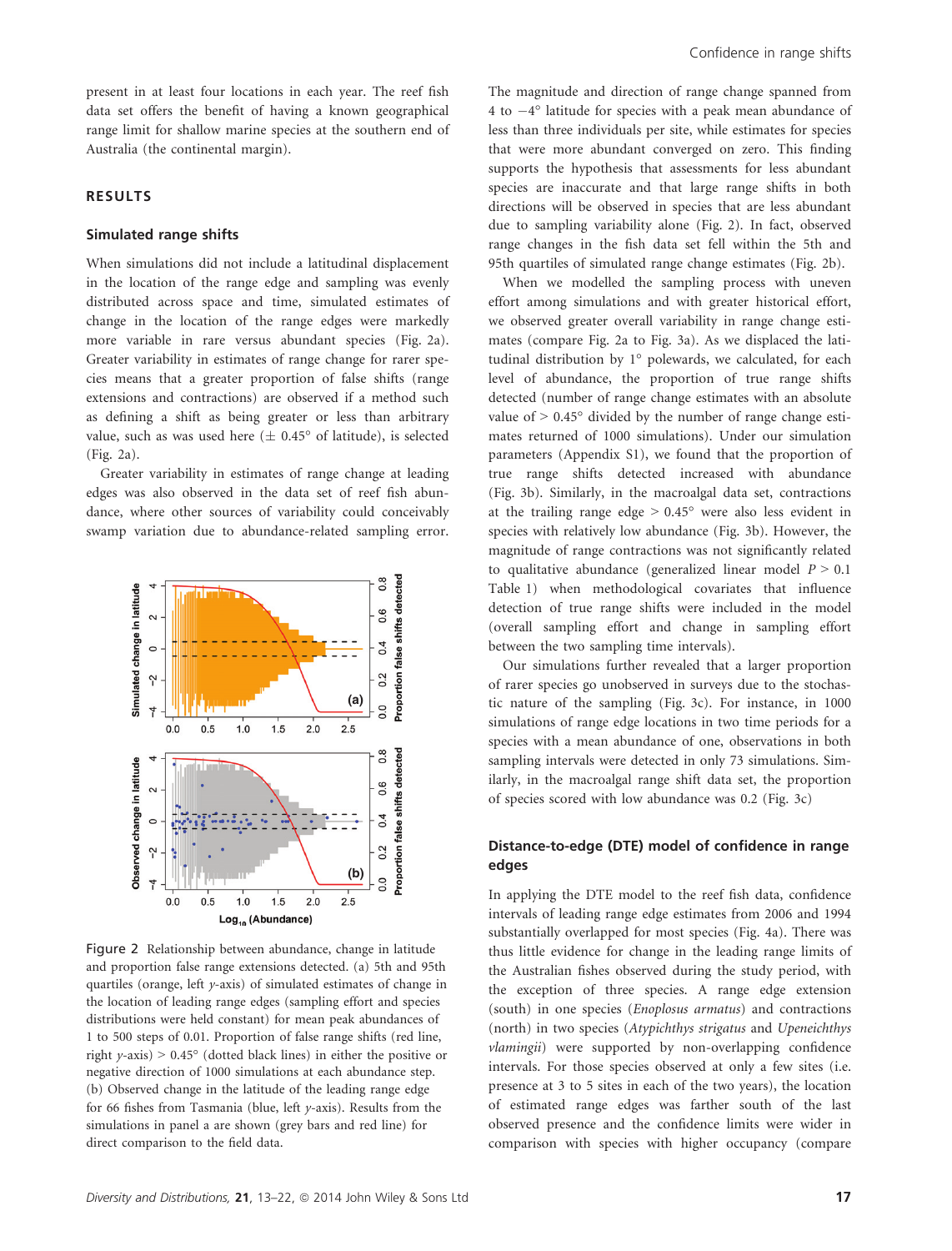

Figure 3 Relationship between abundance, the proportion of range shifts at trailing range edges and species detected. (a) 5th and 95th quartiles of simulated estimates of change in the location of trailing range edges (positive values are equatorward extensions, negative values are poleward contractions) for mean peak abundances of 1 to 500 at 0.1 steps. A range shift of 1° of latitude was modelled (grey line), and sampling effort was varied among simulations with a historical sampling bias in effort. (b) The proportion of simulated trailing range edge shifts (orange, left y-axis) showing a polewards contraction of 0.45° (equivalent to values  $\le -0.45^{\circ}$  as shown by the bottom dotted black line in panel a) versus abundance. The proportion of macroalgal species (blue, right y-axis) scored as having low or high abundance showing trailing range edge contractions with absolute values of > 0.45°. (c) Proportion of 1000 simulations with observations in both sampling intervals (orange, left  $y$ -axis) and proportion of species sampled in herbarium records (blue, right y-axis) versus abundance.

Fig. 4b and d). By contrast, for species observed more frequently, the range edge estimates were closer to the last observed location and confidence intervals were narrower, so that we could place higher confidence that a northward range shift occurred in Upeneichthys vlamingii (Fig. 4c).

Overall, the DTE model performed well for common species that occurred throughout Tasmania in predicting the range edge at a location close to the true geographical range limit (edge of the continent) with precise confidence limits (Fig. 4d). However, the geographical ranges of some species

would likely extend further southwards than the edge of Tasmania if habitat was available.

#### **DISCUSSION**

While the issue of variability in detection among species is well known in ecological studies (e.g. Tanadini & Schmidt, 2011), we show here how abundance-related species detectability has the potential to confound our understanding of the true location of range edges. Failure to account for nondetection leads to inaccurate and inconsistent assessment of range shifts among species. Using simulations, we demonstrate how the probability of occupancy and variation in sampling effort influence accuracy when identifying range shifts, emphasizing the importance of long-term monitoring with even sampling effort through time. We further suggest the application of a distance-to-edge (DTE) model to estimate confidence in range edge locations when species distributional limits are of interest. Tools such as simulations and modelling confidence intervals will allow more realistic descriptions of range changes for individual species and entire communities, leading to better understanding of the environmental and ecological factors underpinning range shift dynamics.

Simulations of range edges provide a baseline expectation for the detection of range shifts in species found in varying abundance for comparison to field data and subsequently assist in interpretation of patterns. As expected, estimates of range shifts are more accurate for more abundant species (Shoo et al., 2006; Tanadini & Schmidt, 2011).

While sampling issues associated with detectability (not just those related to abundance) are a well-known problem, the large spatial and temporal scale required to obtain accurate range edge locations presents particular challenges in marine systems (Monk, 2013). Simulations indicate that even under a best case scenario of high-resolution sampling, estimates of range edge locations are highly variable for less abundant species, patterns that are also observed in regionalscale empirical data sets. This issue is likely to be more acute for marine than terrestrial systems due to the sampling effort limitations imposed by logistics of collecting data underwater. Therefore, while solutions such as subsampling data to equalize sampling effort between time periods have been advised on the basis of terrestrial studies (Hill et al., 2002; Hassall & Thompson, 2010), such solutions may be counterproductive for marine studies, where sample sizes can be much lower and maximizing information is important. Moreover, subsampling techniques only exacerbate the fact that rarer species are going undetected or, if measured, are more likely to have inaccurate estimates of change in comparison with more abundant species. These results suggest that the available baseline data in marine systems are insufficient to estimate range movements of rare and inconspicuous species due to quality (e.g. museum collections: Przeslawski et al., 2012) or limited sampling resolution (e.g. spatial positioning of samples may not capture range changes).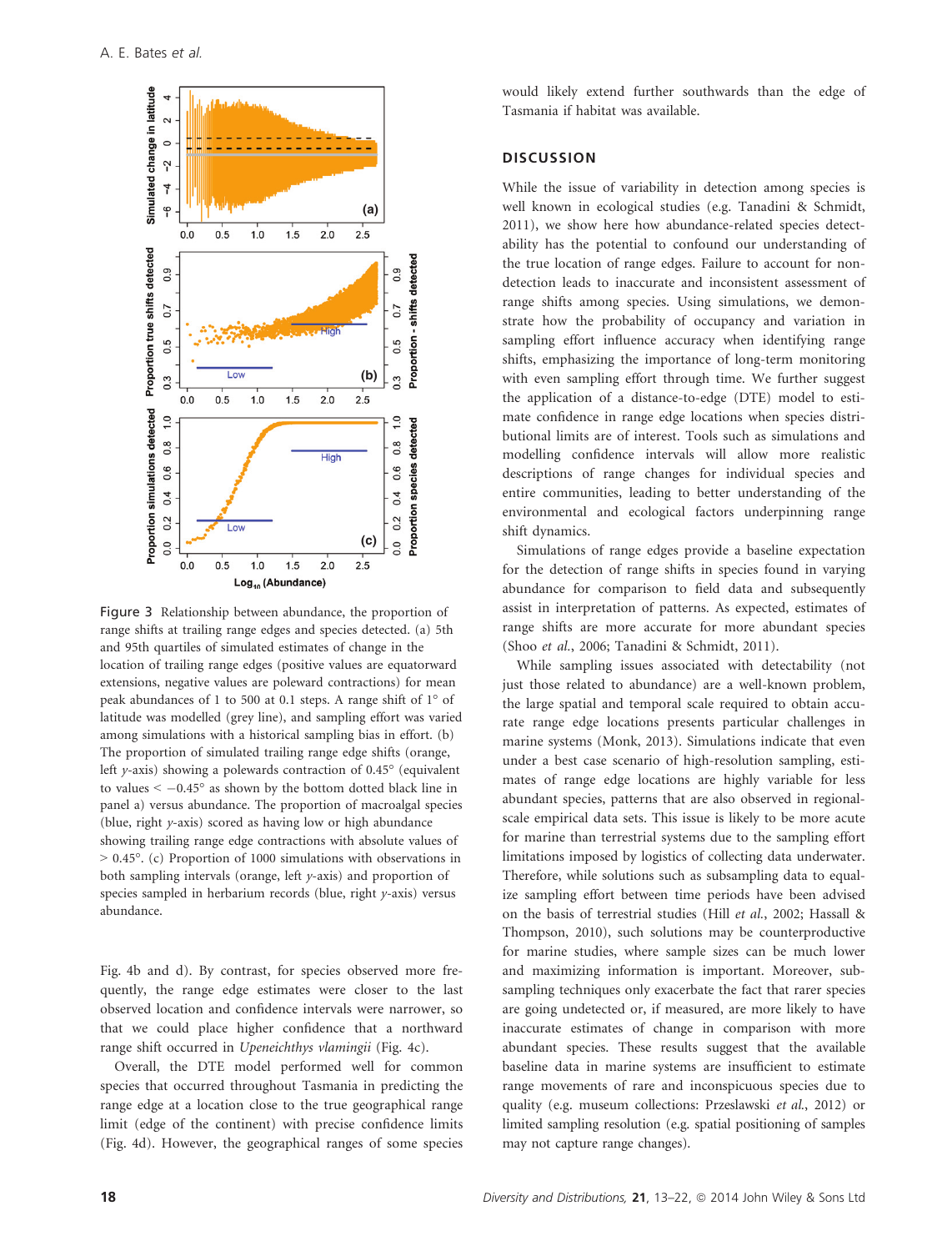Figure 4 (a) Leading range edges (symbols) and 95% confidence intervals (bars) predicted with a distance-to-edge model for 28 fish species sampled in both 1994 and 2006. Species are ranked by increasing occupancy (i.e. the total number of sites occupied by a species in both time intervals). The majority of the 2006 range edge estimates fell within the 95% confidence interval (CI) of the 1994 estimate; however, in three species, range shifts were supported by non-overlapping confidence intervals (filled symbols). Letters indicate example species highlighted in panels b-d. The greyshaded area represents the latitudes of southern Australia, and the edge of the grey area is the southern limit of shallow marine habitat on the continent. (b–d) The raw data (number of sites occupied for each 0.1 degrees of latitude) are displayed for comparison with the modelled leading range edge estimates and 95% CIs for 1994 and 2006 (offset to the right of each panel) for three example species.

Table 1 Generalized linear model results for relationships between measured change in the latitudinal location of the range edge in macroalgae versus abundance and sample size. Negative values indicate a declining slope

|                       | Coefficient | Standard<br>error | t-value | P-value |
|-----------------------|-------------|-------------------|---------|---------|
| Intercept             | $-0.51$     | 0.90              | $-0.57$ | 0.57    |
| Abundance<br>category | $-0.40$     | 0.26              | $-1.51$ | 0.11    |
| Sample size           | 0.065       | 0.024             | 2.70    | 0.010   |
| $Log($ effort ratio)  | $-1.61$     | 0.69              | $-2.35$ | 0.024   |

The signatures of sampling error related to species abundance and sampling effort, both of which influence species detectability, are therefore present in published data sets of marine range shifts. While our simulations support that the Tasmanian reef fish community displayed stable range edges (Stuart-Smith et al., 2010) and that the southern Australian macroalgal community shifted polewards (given that historical sampling effort was greater in this study, Wernberg et al., 2011), attributing confidence in the observed species-specific responses in range edges was not possible at the time of the



original studies (nor was this the aim of these studies, e.g. Wernberg et al., 2014).

Our DTE model now provides a tool to estimate confidence in species-specific responses that incorporates information on the number of sites where species were observed and the spatial distribution of occupied sites. For species with higher occupancy, the model estimated the range edge location (i.e. the edge of the Australian continent) with high precision. However, at lower occupancy and when the records of species were less even in space, precision in the range edge position was low, as expected. Thus, confidence intervals allowed us to consider which observed shifts most likely represented real change. We were therefore able to identify species in which the confidence intervals for the two sampled time periods did not overlap and thus support for a range shift with > 95% confidence. Overall, the range edge estimates between the two time periods were generally similar for most species, further supporting the original interpretation of stability in the range edges of reef fish communities. We therefore suggest that further evaluation of additional time-to-extinction models with data that have different sampling resolutions and spatial distribution patterns will be important. Including habitat variables (such as using species distribution modelling approaches) in conjunction with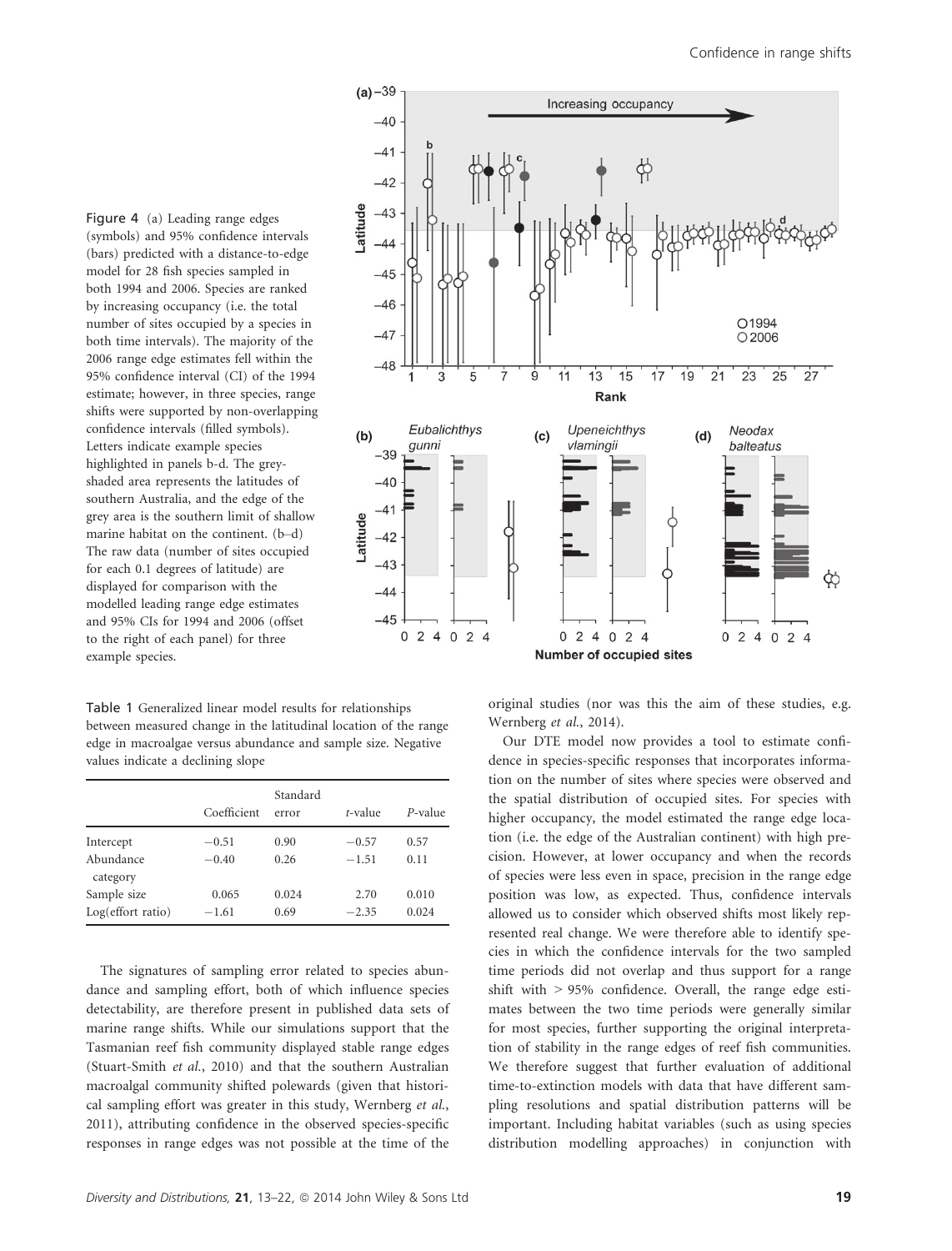range edge estimates based on spatial occupancy patterns has the potential to build more accurate estimates of where species are located. In addition, trait-based time-to-detection models, such as described by Garrard et al. (2012), may be applicable to a spatial setting.

If we are to improve our ability to model and predict both current and future range extensions and contractions, variable detectability of species needs to be considered in analyses and monitoring efforts (Monk, 2013). Although quantifying confidence in the accuracy of range edge estimates is a step forward, the most fundamental issue is that baseline data are either lacking or were not collected at a spatial and temporal resolution designed for rarer species (Maxwell & Simon, 2005). Statistical tools may help to account for the patchy nature of present and historical data and inherent variation in species detectability, such as hidden-Markov or Bayesian hierarchical models (Wintle et al., 2013;). However, monitoring programmes designed to detect future range shifts should be implemented now with the goal of detecting changes in species distributions for species with different detectability, in combination with robust quantitative approaches tailored for climate change ecology (Brown et al., 2011). Well-designed surveys will provide baseline data for comparison to the present, facilitating systematic assessments, so that range shifts in rarer species are not going unnoticed.

# CONCLUSION

The capacity to discern true range shifts from those that are simply due to sampling variability will advance our understanding of the mechanisms driving species redistribution. In particular, the lack of data in marine systems means that we need to cautiously apply sampling and statistical approaches developed in terrestrial systems where data sources tend to be richer. However, simulations with simple assumptions can assist in generating baseline expectations for the detection of range shifts and show where incorrect range shift estimates can be expected under different sampling scenarios. The application of tools to estimate confidence in observed shifts also has the potential to indicate range shifts that are most likely to represent real change. Such application will not correct for underestimates in the frequency of range shifts in rare and inconspicuous species due to missed observations; however, such approaches will assist in the appropriate interpretation of observed range shifts.

# ACKNOWLEDGEMENTS

K. Dixon and G. Kendrick kindly estimated the abundance of southwest Australia algal species. A.E.B. was supported by the Australian National Network in Marine Science (a collaborative funding initiative between James Cook University, The University of Tasmania and The University of Western Australia) and an Australian Government Fisheries Research and Development Corporation and Department of Climate Change and Energy Efficiency grant. T.J.B. and M.M. were

supported in part by the Australian Research Council (ARC) Centre of Excellence for Environmental Decisions, M.M. and T.W. by ARC Future Fellowships, G.J.E. and R.S-S. by an ARC Linkage Grant, and D.S. by a NERC Independent Research Fellowship. This research was also supported by the Marine Biodiversity Hub, a collaborative partnership supported through the Australian Government's National Environmental Research Program.

#### **REFERENCES**

- Angert, A.L., Crozier, L.G., Rissler, L.J., Gilman, S.E., Tewksbury, J.J. & Chunco, A.J. (2011) Do species' traits predict recent shifts at expanding range edges? Ecology Letters, 14, 677–689.
- Bates, A.E., Pecl, G.T., Frusher, S., Hobday, A.J., Wernberg, T., Smale, D.A., Sunday, J.M., Hill, N., Dulvy, N.K., Colwell, R.K., Holbrook, N.J., Fulton, E.A., Slawinski, D., Feng, M., Edgar, G.J., Radford, B.T., Thompson, P.A. & Watson, R.A. (2014) Defining and observing stages of climate-mediated range shifts in marine systems. Global Environmental Change, 26, 27–38.
- Blanchard, J.L., Maxwell, D.L. & Jennings, S. (2008) Power of monitoring surveys to detect abundance trends in depleted fish populations: the effects of density-dependent habitat use, patchiness, and climate change. ICES Journal of Marine Science, 65, 111–120.
- Brown, C.J., Schoeman, D.S., Sydeman, W.J., Brander, K., Buckley, L.B., Burrows, M.T., Duarte, C.M., Moore, P.J., Pandolfi, J.M., Poloczanksa, E.S., Venables, W.N. & Richardson, A.J. (2011) Quantitative approaches in climate change ecology. Global Change Biology, 17, 3697–3713.
- Chen, I.C., Hill, J.K., Ohlemüller, R., Roy, D.B. & Thomas, C.D. (2011) Rapid range shifts of species associated with high levels of climate warming. Science, 333, 1024-1026.
- Clements, C. (2012) sExtinct: Calculates the historic date of extinction give a series of sighting events. R package version 1.0.0 (Available at: http://CRAN.R-project.org/package=sExtinct).
- Dorazio, R. & Royle, J.A. (2005) Estimating size and composition of biological communities by modelling the occurrence of species. Journal of the American Statistical Association, 100, 389–398.
- Garrard, G.E., McCarthy, M.A., Williams, N.S.G., Bekessy, S.A. & Wintle, B.A. (2012) A general model of detectability using species traits. Methods in Ecology and Evolution, 4, 45-52.
- Hassall, C. & Thompson, D.J. (2010) Accounting for recorder effort in the detection of range shifts from historical data. Methods in Ecology and Evolution, 1, 343–350.
- Hill, J.K., Thomas, C.D., Fox, R., Telfer, M.G., Willis, S.G., Asher, J. & Huntley, B. (2002) Responses of butterflies to twentieth century climate warming: implications for future ranges. Methods, 269, 2163–2171.
- Hickling, R., Roy, D.B., Hill, J.K. & Thomas, C.D. (2005) A northward shift of range margins in British Odonata. Global Change Biol., 11, 502–6.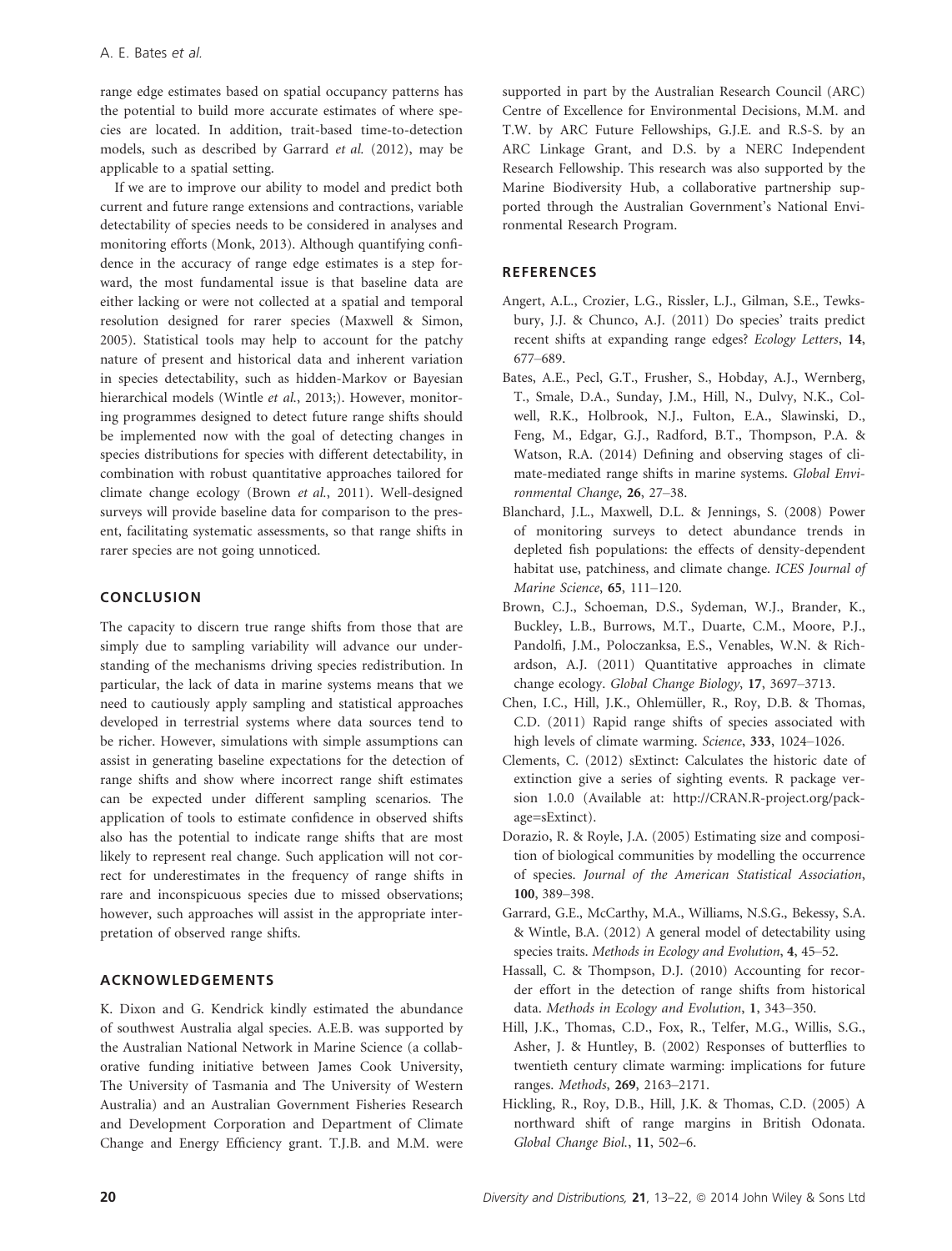- Isaac, N.J.B., Cruickshanks, K.L., Weddle, A.M., Rowcliffe, J.M., Brereton, T.M., Dennis, R.L.H., Shuker, D.M. & Thomas, C.D. (2011) Distance sampling and the challenge of monitoring butterfly populations. Methods in Ecology and Evolution, 2, 585–594.
- Jones, S.J., Lima, F.P. & Wethey, D.S. (2010) Rising environmental temperatures and biogeography: poleward range contraction of the blue mussel, Mytilus edulis L., in the western Atlantic. Journal of Biogeography, 37, 2243– 2259.
- MacNeill, M.A., Tyler, E.H.M., Fonnesbeck, C.J., Rushton, S.P., Polunin, N.V.C. & Convoy, N.J. (2008) Accounting for detectability in reef-fish biodiversity estimates. Marine Ecology Progress Series, 367, 249–260.
- Maxwell, D. & Simon, J. (2005) Power of monitoring programmes to detect decline and recovery of rare and vulnerable fish. Journal of Applied Ecology, 42, 25–37.
- McCarthy, M.A., Moore, J.L., Morris, W.K., Parris, K.M., Garrard, G.E., Vesk, P.A., Rumpff, L., Giljohann, K.M., Camac, J.S., Bau, S.S., Friend, T., Harrison, B. & Yue, B. (2013) The influence of abundance on detectability. Oikos, 122, 717–726.
- McGill, B. & Collins, C. (2003) A unified theory for macroecology based on spatial patterns of abundance. Evolutionary Ecology Research, 5, 469–492.
- Monk, J. (2013) How long should we ignore imperfect detection of species in the marine environment when modelling their distribution? Fish Fisher, 15, 352-358. doi:10.1111/faf. 12039.
- Parmesan, C., Ryrholm, N., Stefanescu, C. et al. (1999) Poleward shifts in geographical ranges of butterfly species associated with regional warming. Nature, 399, 579–583.
- Pinsky, M.L., Worm, B., Fogarty, M.J., Sarmiento, J.L. & Levin, S.A. (2013) Marine taxa track local climate velocities. Science, 341, 1239–1242.
- Poloczanska, E.S., Brown, C.J., Sydeman, W.J., Kiessling, W., Schoeman, D.S., Moore, P.J., Brander, K., Bruno, J.F., Buckley, L.B., Burrows, M.T., Duarte, C.M., Halpern, B.S., Holding, J., Kappel, C.V., O'Connor, M.I., Pandolfi, J.M., Parmesan, C., Schwing, F., Thompson, S.A. & Richardson, A.J. (2013) Global imprint of climate change on marine life. Nature Climate Change, 3, 919–925.
- Przeslawski, R., Falkner, I., Ashcroft, M.B. & Hutchings, P. (2012) Using rigorous selection criteria to investigate marine range shifts. Estuarine, Coastal and Shelf Science, 113, 205–212.
- R Development Core Team (2011) R: A language and environment for statistical computing. R Foundation for Statistical Computing, Vienna, Australia.
- Rivadeneira, M.M., Hunt, K. & Roy, K. (2009) The use of sighting records to infer species extinctions: an evaluation of different methods. Ecology, 90, 1291–1300.
- Roberts, D.L. & Solow, A.R. (2003) Flightless birds: when did the dodo become extinct? Nature, 426, 245–245.
- Sexton, J.P., McIntyre, P.J., Angert, A.L. & Rice, K.J. (2009) Evolution and ecology of species range limits. Annual Reviews in Ecology, Evolution and Systematics, 40, 415–436.
- Shoo, L.P., Williams, S.E. & Hero, J.M. (2006) Detecting climate change induced range shifts: where and how should we be looking? Austral Ecology, 31, 22–29.
- Solow, A.R. (2005) Inferring extinction from a sighting record. Mathematical Biosciences, 195, 47–55.
- Stuart-Smith, R.D., Barrett, N.S., Stevenson, D.G. & Edgar, G.J. (2010) Stability in temperate reef communities over a decadal time scale despite concurrent ocean warming. Global Change Biology, 16, 122–134.
- Sunday, J.M., Bates, A.E. & Dulvy, N.K. (2012) Thermal tolerance and the global redistribution of animals. Nature Climate Change, 2, 686–690.
- Tanadini, L.G. & Schmidt, B.R. (2011) Population size influences amphibian detection probability: implications for biodiversity monitoring programs. PLOS ONE, 6, e28244.
- Thomas, C.D. & Lennon, J.J. (1999) Birds extend their ranges northward. Nature, 399, 213.
- Tingley, M.W. & Beissinger, S.R. (2009) Detecting range shifts from historical species occurrences: new perspectives on old data. Trends in Ecology and Evolution, 24, 625–633.
- Wernberg, T., Russell, B.D., Thomsen, M.S., Gurgel, C.F.D., Bradshaw, C.J.A., Poloczanska, E.S. & Connell, S.D. (2011) Seaweed communities in retreat from ocean warming. Current Biology, 21, 1828–1832.
- Wernberg, T., Russell, B.D., Bradshaw, C.J.A., Gurgel, C.F.D., Thomsen, M.S., Poloczanska, E.S. & Connell, S.D. (2014) Misconceptions about analyses of Australian seaweed collections. Phycologia, 53, 215–220.
- Wintle, B.A., Walshe, T.V., Parris, K.M. & McCarthy, M.A. (2013) Making sense of species occupancy data when detection is imperfect. Diversity and Distributions, 18, 417– 424.

# SUPPORTING INFORMATION

Additional Supporting Information may be found in the online version of this article:

Appendix S1 R code for simulations.

Appendix S2 Qualitative abundance of the macroalgal species estimated by experts.

# **BIOSKETCH**

Amanda Bates is a Lecturer in Macroecology at the National Oceanography Centre Southampton, University of Southampton. Her research links physiological thresholds of organisms to the environment they experience to quantify changes in animal behaviour, the outcome of species interactions and distribution patterns.